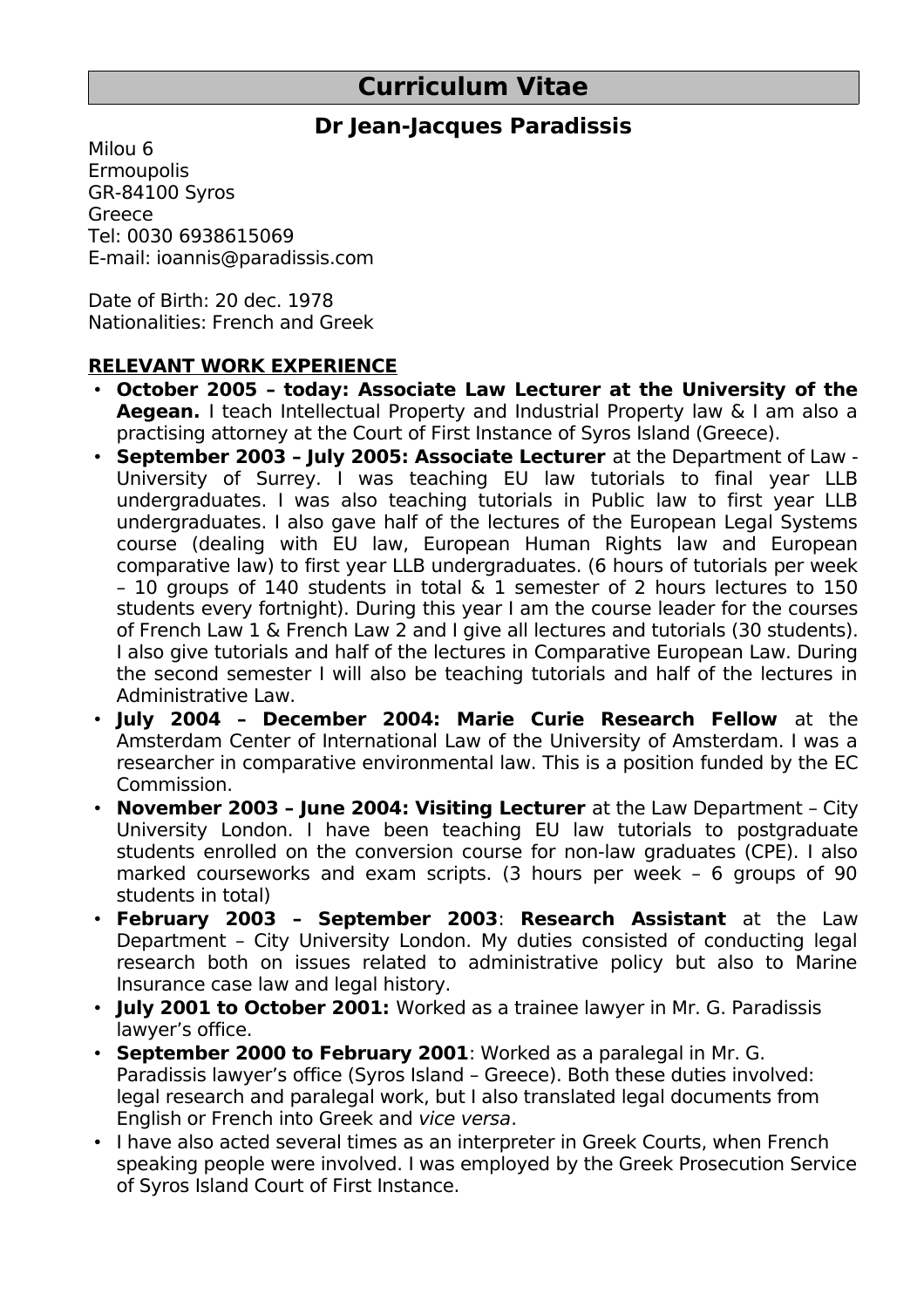### **EDUCATION HISTORY**

- **2001 2005**: **PhD** in Comparative Environmental Law at City University London. I have received a PhD after successfully submitting a thesis on the Right to access environmental Information under the supervision of Prof. Michael Purdue. I approach the subject from a triple perspective: English law, EU law and International law.
- **2000 2001**: **Master of Laws** in Public Comparative Law (DEA de droit public comparé) at the University of Panthéon-Sorbonne (Paris I – France) with honours: Assez-Bien. The syllabus provided a comprehensive survey of the different public law institutions of the most important European countries and of the EU.
- **1998 2000**: **Diploma in Comparative Law** at the Institute of Comparative law in Paris. I studied comparative law as well as the most important legal systems including the Common law legal system.
- **1996 2000**: **Law degree** in Public law (Maîtrise en droit public) at the University of Panthéon-Assas (Paris II – France) with honours: Assez-Bien.
- **1996**: Greek High School Diploma (Απολυτήριο) at Syros Island High School (Greece)

### **LANGUAGE RELATED STUDIES**

- **1999 2000**: Diploma in **Italian legal terminology** at the Institute of Comparative law in Paris.
	- I studied Italian law and Italian legal terminology and their equivalent in French law.
- **1998 1999**: Diploma in **Anglo-American legal Terminology** at the Institute of Comparative law in Paris. I studied British and American law and legal terminology and their equivalent in French law.

### **MEMBERSHIP OF PROFESSIONAL BODIES**

Member of the Syros Island Bar Association since 2003 (Greece). Since July 2005 I am a practising attorney at the Court of First Instance of Syros Island (Greece).

### **RELEVANT PUBLICATIONS**

"**Unlawful planning development and the right to peaceful enjoyment of possessions: the** *Antonetto* **case".** [2002] *Journal of Planning & Environment Law*, June, pp. 674-683.

In this article I discuss the fundamental human right of individuals to be protected by public authorities from unlawful neighbouring buildings that diminish the view, light and other amenities they can enjoy from their properties, according to the European Court of Human Rights case of *Antonetto v Italy*.. Further to this article two letters have been sent to the editor of the Journal of Planning Law. Also this article has been cited in: Meyric Lewis, *Expediency in enforcement-planning's "weakest link"?* [2003] J.P.L. 1109- 1112, at p. 1110 and in Michael Purdue, *The reform of the enforcement of planning law* [2002] J.P.L. 1174.

#### **Brief thoughts on enforcement against unlawful planning developments and human rights.**

[2002] *Journal of Planning & Environment Law*, October Correspondence section, pp. 1188-1189.

I have written a brief answer to two letters addressed to the Journal of Planning & Environment Law concerning my above-mentioned article on the Antonetto case and related issues. One letter was from a Court of Appeal judge (Lord Justice Robert Carnwath) and the other from a solicitor (Douglas Raine, Esq.)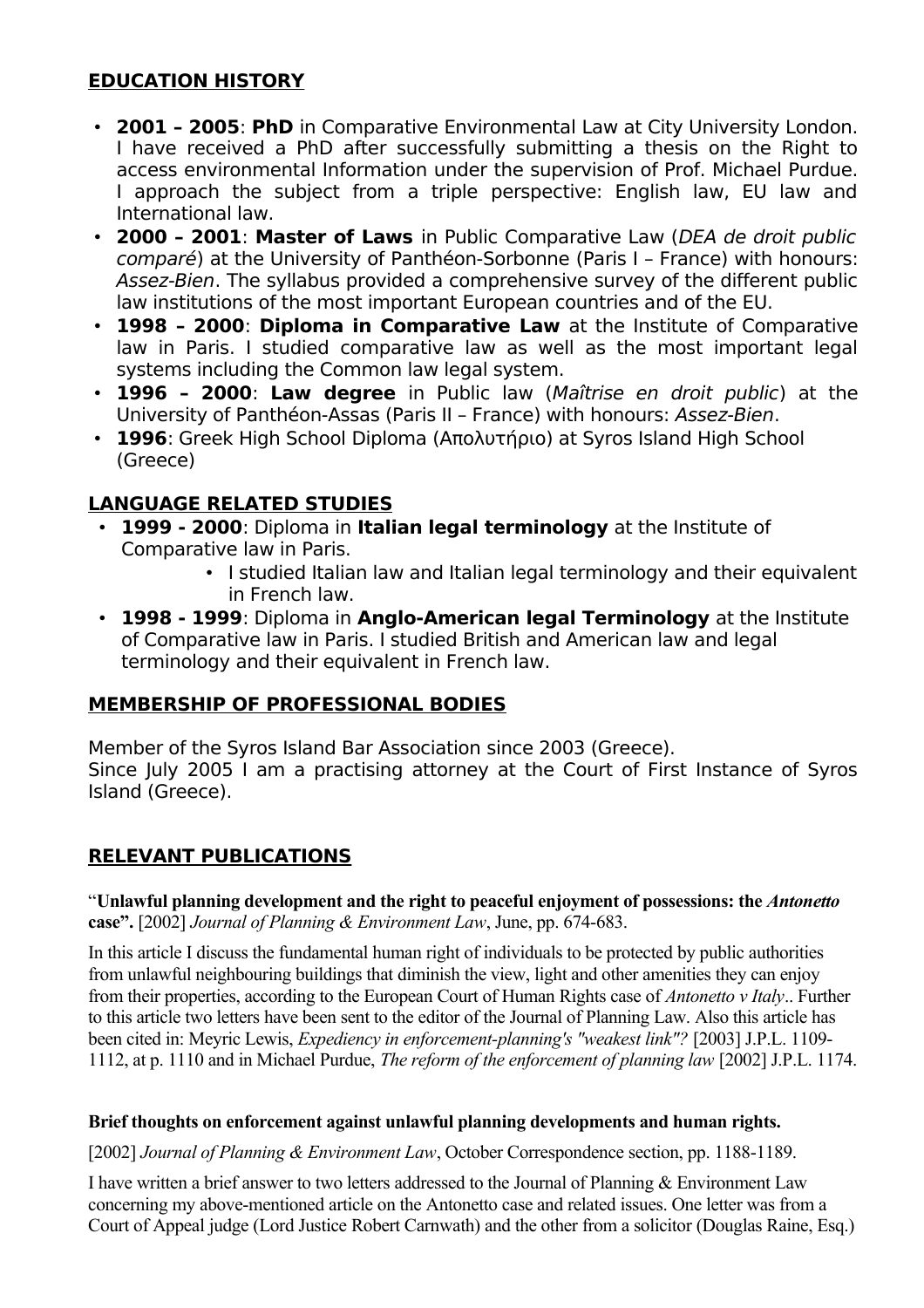#### "**Planning agreements and EC public procurement law".**

[2003] *Journal of Planning & Environment Law*, June, pp. 666-677. In this article I discuss the various issues that are raised by the European Court of Justice in the case *of Ordine degli Architetti delle Province di Milano et Lodi v Comune di Milano* concerning English s. 106 planning agreements. This article has been cited in: *Allen & Overy's Real Estate Update*, June 2003, at pp. 9-11.

#### "**La transposition de la Directive sur le droit d'accès à l'information concernant l'environnement en droit français et anglais".**

Paper presented at the First International Workshop for young Scholars, organised in France (20-21 Sept. 2002) by the University of Aix-Marseille III and the European Law Journal.

Published as a chapter in the bilingual book: Francis Snyder (ed.), *Comment protéger les intérêts du citoyen dans l'Union européenne d'aujourd'hui ? - Protecting the Interests of the Citizen in Today's European Union*, Editions Bruylant, Brussels 2003.

#### "**Noise Nuisance and the Right to Respect for Private and Family Life: the** *Moreno Gómez* **case"**

#### [2005] *Journal of Planning & Environment Law*, May, pp. 1-11..

In this article I discuss the case of *Moreno Gómez v Spain* in which the European Court of Human Rights held that failure by the competent public authorities of a State to to take effective measures agaisnt very serious noise nuisances that affect the applicant's home and family life can amount to a violation of art. 8 of the European Convention of Human Rights.

#### "**Planning Delays, Human Rights and Damages"** [2005] 2, *Environmental Law Review,* p. 85

In this article I analyse the European Court of Human Rights case of Urbanczyk v Poland, in which the Human Rights Court found that long delays n obtaining a building permit may lead to a violation of article 6 of the European Convention of Human Rights and that as a consequence now states have to award compensation in cases of serious planning delays.

#### "**The Issue of Costs in Accessing Environmental Information"**

[2006] *Journal of Planning & Environment Law*, November, pp. 1-9.

This article aims to analyse the issue of costs in accessing environmental information in English law, in light of the very recent decision of the Information Tribunal in the case of David Markinson v The Information Commissioner.

#### "**Access to Environmental Justice in the UK".**

Chapter co-written with Prof. Michael Purdue. To be published in a book of essays on Access to Environmental Justice in the World by Kluwer Law.

### **LANGUAGES**

- 1. **GREEK**: father tongue
- 2. **FRENCH**: mother tongue
- 3. **ENGLISH**: fluent (written and spoken)
- 4. **ITALIAN**: intermediate (written and spoken)